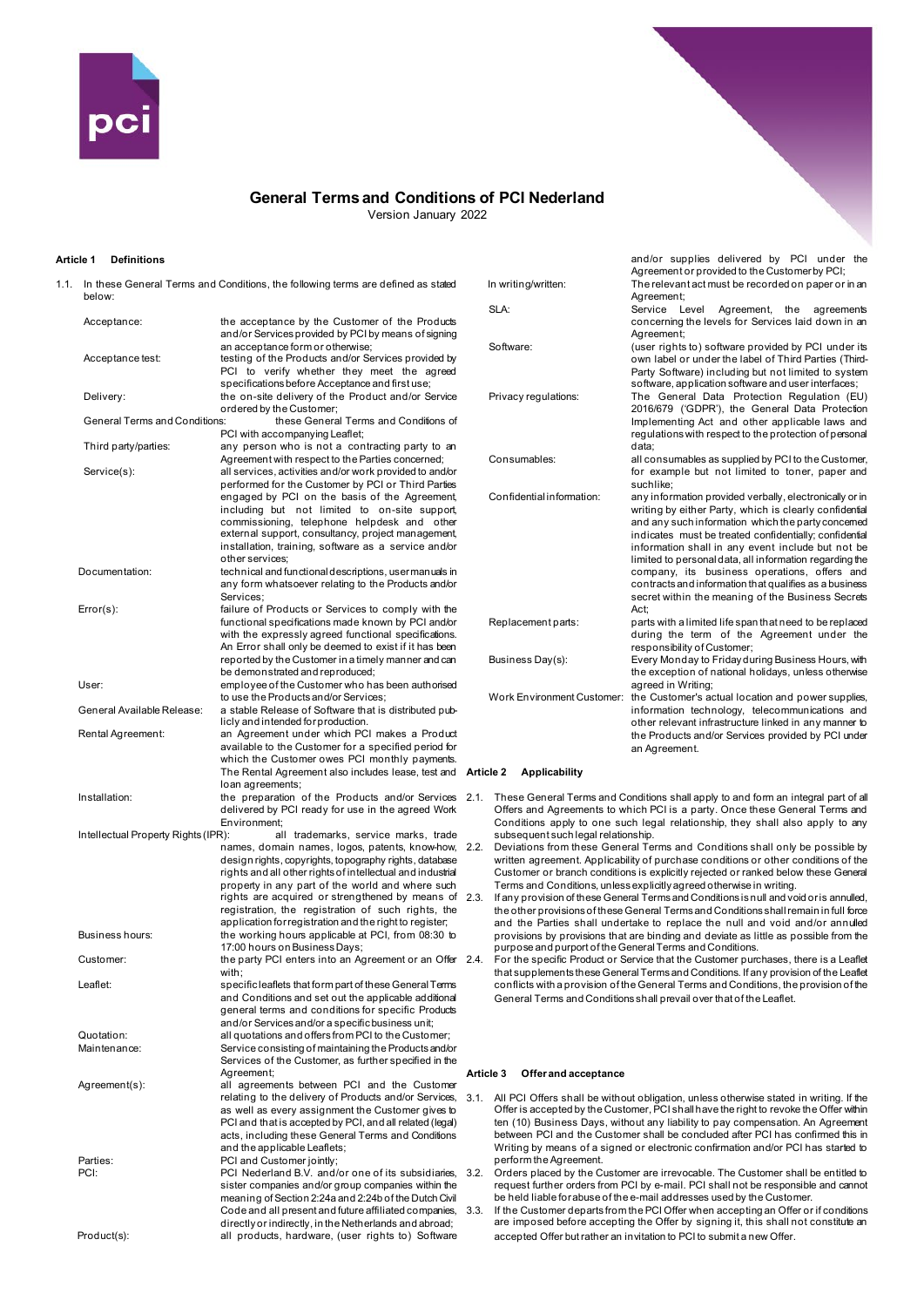

Version January 2022

## **Article 4 Prices**

- 4.1. The prices and rates quoted by PCI are in euros and exclude turnover tax (VAT) and other taxes imposed or levied, unless otherwise agreed.
- 4.2. PCI shall be entitled to annually index the agreed prices and rates.
- 4.3. Prices shall be based on the circumstances applicable to PCI upon entering an Agreement, including but not limited to exchange rates, purchase prices, wage costs, freight rates, import and export duties, excise duties, levies and taxes that are directly or indirectly charged to PCI or charged by Third Parties. If these circumstances (including all taxes and costs relating to copyright levies) change after conclusion of the Agreement, PCI shall have the right charge the resulting costs to the Customer.
- PCI shall charge the Customer separately for the costs of necessary transport and insurance as well as government-imposed levies, including but not limited to environmental levies and printing rights.
- 4.5. Services or work not expressly stated in the Agreement shall not be covered by the Agreement and may have a price-increasing effect. The Customer shall pay PCI a fee for services and work that are not included in the Agreement.
- 4.6. All prices and/or rates of PCI shall be subject to programming and typing errors.

## **Article 5 Invoicing**

- 5.1. Invoicing shall be monthly and/or quarterly prior to delivery of the Products and/or Services, unless otherwise agreed.
- 5.2. If an Agreement is performed in parts, PCI shall have the right to invoice each part separately.
- 5.3. PCI shall issue the Customer with a digital invoice. If the Customer wishes to receive a paper invoice, PCI shall be entitled to charge the Customer a surcharge of € 25.00 excluding VAT per invoice.
- 5.4 PCI reserves the right to invoice the Customer from the business unit from which the relevant Products and/or Services are supplied; this may mean that the Customer receives several invoices from PCI in the same period.
- 5.5 Everything the Customer owes PCI by virtue of the Agreement shall be collected by means of standard European direct debit. The Customer must complete the SEPA direct debit authorisation form provided by PCI for this purpose. If the Customer withdraws or terminates the direct debit authorisation, PCI shall be entitled to charge 7.7. the Customer € 25.00 excluding VAT per invoice.
- 5.6 Complaints about invoices must be submitted in writing to PCI within seven (7) calendar days of the invoice date but shall not suspend the Customer's payment obligation. Subsequent complaints shall not be considered; in that case, the Customer shall be deemed to have approved the relevant invoice. The burden of proof in respect of timely submission of the complaint shall rest with the Customer.
- 5.4. With respect to Rental Agreements from Article 11 of these terms and conditions, if Products and Services are delivered in the course of a calendar month, invoicing shall commence on the first day following the day after the last Product has been installed.

#### **Article 6 Payment**

- 6.1 Invoices shall be paid by the Customer by means of the SEPA direct debit authorisation issued, failing which invoices shall be paid in accordance with the payment terms and conditions stated on the invoice. In the absence of a specific payment term, the Customer shall pay within fourteen (14) days after the invoice date.
- 6.2 The Customer shall not be entitled to set off any payments, to make any deductions or to suspend payments, or to levy an attachment against itself at PCI's expense.
- 6.3 The agreed payment term shall be considered as deadlines. The Customer shall be in default by the mere expiry of this payment term; a summons and/or notice of default shall not be required for this purpose. If the Customer fails to pay the invoice amount or part thereof on time, it shall owe PCI interest of 1.5% that is immediately due from the due date until the day on which payment has been made in full. If collection of the sum owed is necessary because the payment term has not been observed, both the judicial and extrajudicial collection costs shall be fully borne by the Customer.
- 6.4 Payments made by the Customer shall always first be applied to settle all due interest and costs and subsequently to settle those invoice amounts that have been outstanding for the longest period, even if the Customer has stated that the payment relates to a later invoice.
- 6.5 Unless otherwise agreed, an order via the website of PCI must be paid for by means of an online payment order in the manner offered on the website at the time of payment.

#### **Article 7 Delivery & Acceptance**

- 7.1. PCI will deliver the Products 'ex works' as referred to in the Incoterms 2020 or at least the most recent version of the Incoterms upon entering into the Agreement unless otherwise agreed in writing.
- 7.2. PCI will deliver the Products and/or Services according to the Agreement and, if agreed, install the Products and/or Services. PCI shall make every effort to comply with the agreed (delivery) dates to the extent possible. Stated delivery dates are

approximates and shall not constitute a binding deadline. The mere fact that a stated or agreed (delivery) date is exceeded shall not constitute default on the part of PCI. In all cases, even if the Parties have expressly agreed on a deadline in writing, PCI shall not be in default due to failure to meet this deadline until the Customer has given it written notice of default. PCI shall not be bound by a deadline or binding deadline for delivery if the Parties have agreed to change the content or scope of the Agreement. If any period is likely to be exceeded, PCI and the Customer shall enter into consultations as soon as possible.

7.3. The Customer shall ensure that the Customer's work environment and access thereto are suitable for the Installation of Products and/or Services and their use. The Customer shall also provide the necessary electrical and network connections, access rights, work space and whatever else is required to install and operate the Products and/or Services properly and/or make safety modifications, all in accordance with the instructions of PCI. PCI shall be given full access to and cooperation with everything that PCI requires to be able to install the Product(s) and/or Service(s), including: dial-in facilities and remote access.

- 7.4. If information necessary for performance of the Agreement is not available to PCI, or not available on time or in accordance with the agreements, or if Installation of the Products and/or Services cannot be commenced or cannot be completed due to factors attributable to the Customer, PCI shall have the right to suspend performance of the Agreement in whole or in part and PCI shall have the right to charge the Customer for the costs incurred as a result, including but not limited to waiting time and call-out charges, in accordance with its applicable rates, without prejudice to PCI's right to exercise any other legal and/or agreed right.
- 7.5. The risk of loss of or damage to Products that are the subject of the Agreement shall be transferred to the Customer once they have been placed at the actual disposal of the Customer or of an assistant used by the Customer. Therefore, the Customer shall be liable for loss, theft or damage of the Products by whatever cause, unless the damage and/or loss is due to intent or gross negligence on the part of PCI or persons engaged by PCI in the performance of the Agreement.
- 7.6. On receipt or first use of the Products and/or Services provided by PCI, the Customer shall establish whether these Products and/or Services are damaged, defective or not suitable for the purpose for which they were supplied, and shall report this immediately to PCI on the acceptance form or by e-mail.
- 7.7. Transport damage and damage to the Customer's property as a result of Delivery, Installation or return of Products must be reported immediately (but no later than within twenty-four (24) hours) to the carrier and in writing to PCI. Subject to timely notification by the Customer, the Customer accepts the Products in the condition they are in upon Delivery, with all visible and invisible Errors and defects by signing an acceptance form.
- If an Acceptance Test was agreed between the Parties, the test period shall be ten (10) Business Days after Delivery or after completion of the Installation by PCI. If the Customer uses the Products and/or Services prior to Acceptance, these shall be considered to have been fully accepted from commencement of the first use.
- 7.9. Acceptance of the Products and/or Services may not be withheld on any grounds other than those relating to the specifications expressly agreed in writing between the Parties, nor due to the existence of minor Errors, i.e. Errors that do not reasonably prevent putting the Products into productive or operational use. If the Products are delivered and tested in phases and/or parts, non-acceptance of a certain phase and/or part shall not affect possible Acceptance of an earlier phase and/or another part.
- 7.10. The Customer shall bear the risk of damage resulting from unforeseen circumstances after Delivery.

#### **Article 8 Performance and Contract Extras**

- 8.1. PCI shall make every effort to perform the Agreement with due care. PCI's obligations shall be based on a best-efforts obligation.
- 8.2. The Agreement will be performed during the term of the Agreement during PCI's normal Business Hours on Business Days. If work is carried out outside Business Hours or outside Business Days at the request of the Customer, the related costs shall be charged to the Customer on the basis of PCI's then applicable rates.
- If it has been agreed that the Agreement will be performed in phases, PCI shall be entitled to postpone commencement of the performance of activities that are part of a subsequent phase until the Customer has approved the results of the preceding phase in writing.
- If the Agreement was entered into with a view to performance by a particular person. PCI shall at all times be entitled to replace this person with one or more other persons.
- 8.5. If PCI has performed work or other activities that fall outside the content or scope of the Agreement at the request of or with the prior consent of the Customer, such work or activities shall be paid for by the Customer to PCI in accordance with the then applicable rates of PCI. Under no circumstances shall PCI be obliged to comply with such a request and the conclusion of a separate Written Agreement for this purpose may be required.
- 8.6. The Customer accepts that contract extras may influence the agreed or expected time of completion of work and the mutual responsibilities of the Customer and PCI. Expanding or modifying a system analysis or a design shall also constitute contract extras. Adjustments in the sense of reorganisations and/or curtailments of the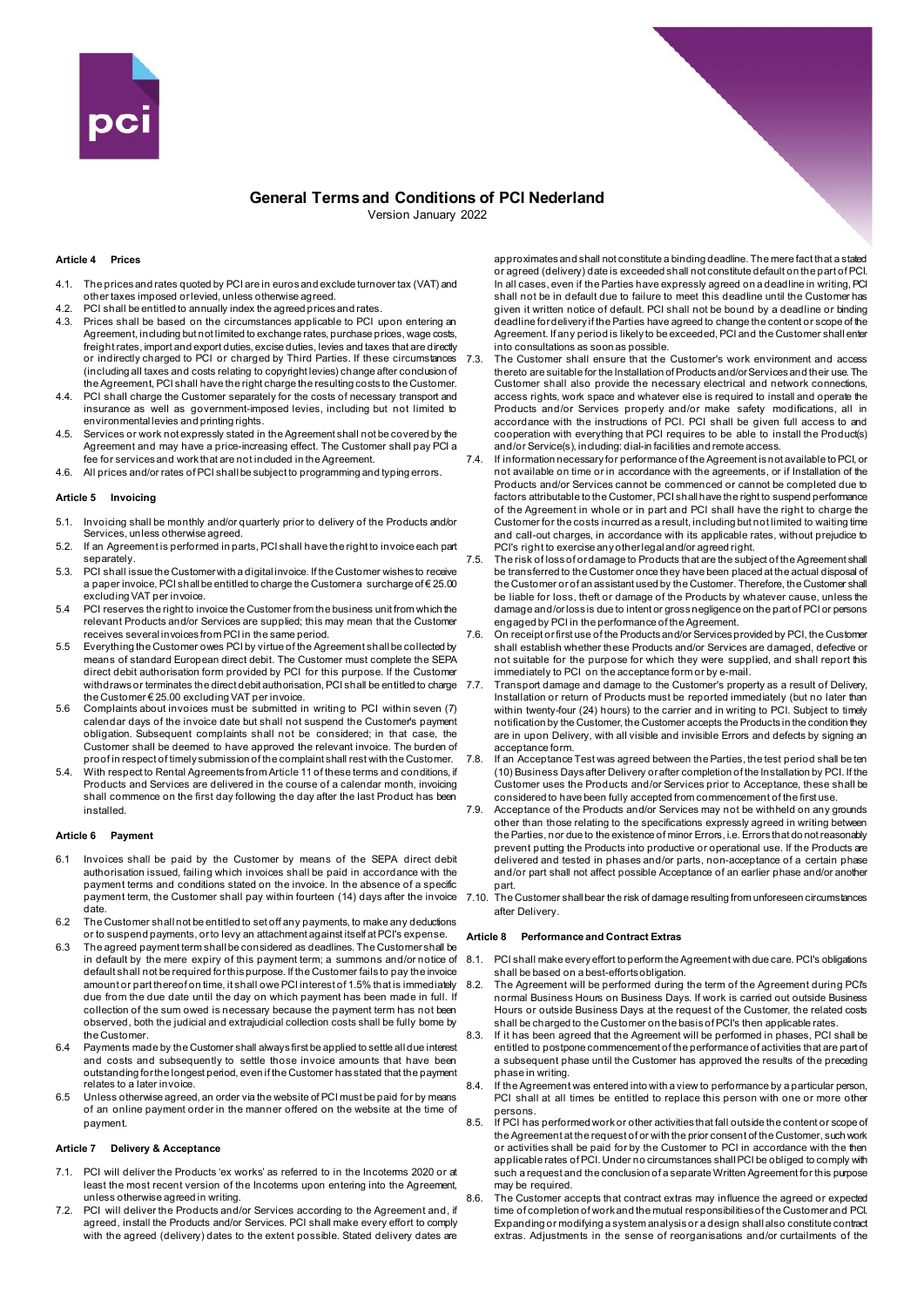

Version January 2022

Products and/or Services may, depending on the actual situation, also result in contract extras. Contract extras shall never be a ground for dissolution or termination of the Agreement by the Customer.

- 8.7. Once it becomes apparent during the performance of the Agreement that unforeseen circumstances arise for the Customer and/or PCI which necessitate adjustment of the assignment formulation, activities and/or budget, consultations on said adjustment shall be held immediately. The outcome of such consultations shall be added in writing as contract extras to the contract.
- 8.8. If and insofar as PCI is required by law or by the Agreement to retain (traffic) data relating to the Services for the stipulated period, PCI shall be entitled to charge additional costs in this respect.
- 8.9. PCI shall have the right to (temporarily) suspend the Services and/or the user rights and/or the delivery of other Products, to take out of service and/or to restrict their use, if the Customer and/or User fails to fulfil any obligation vis-à-vis PCI, or acts in breach of the Agreement and/or these General Terms and Conditions and Leaflet. Under no circumstances shall PCI be liable to the Customer and/or Third Parties for the consequences of the provisions in the previous sentence, nor shall it owe any compensation or payment.
- 8.10. PCI shall be entitled at any time to stop offering, terminate or change certain Products and/or Services without any liability vis-à-vis the Customer. In the event of changes to Products and/or Services, PCI shall notify the Customer at least one month before the effective date of the change, stating the costs of the work. A change that, in the reasonable technical opinion of PCI, requires substantial modifications by the Customer shall be communicated to the Customer without delay. The Customer may not claim compensation for damage or costs. If the Customer refuses to implement the change in question, PCI shall be entitled to terminate the current Agreement, whereby the Customer shall remain liable for the agreed contract price.
- 8.11. PCI shall be entitled, without prior notice, to put the Products and/or Services (temporarily) out of service or restrict their use where this is necessary for the purpose of maintenance that is reasonably required or for the necessary adjustments or improvements to be made by PCI, without this giving rise to a right to compensation of the Customer vis-à-vis PCI. Obviously, PCI shall endeavour to notify the Customer in good time, but there may be circumstances under which it will not be able to do so.

# **Article 9 Obligations of the Customer**

- The Customer shall provide PCI with all information PCI needs to properly perform the Agreement. The Customer shall guarantee the correctness, completeness and reliability of the information it provides, even if this originates from Third Parties. If information necessary for the performance of the Agreement is not available to PCI, or is not available on time, or is not available correctly and completely and/or does not conform to the agreements made, or if the Customer fails to fulfil its obligations in any other way, PCI shall be entitled to terminate the Agreement and charge the resulting costs at its usual rates. If the Customer is in default, PCI shall be entitled to terminate the Agreement with immediate effect and without any obligation to pay any form of compensation, whereby the Customer shall be bound to pay PCI the contract price for the Agreement. PCI shall not be liable for damages caused by relying on incorrect and/or incomplete data and information provided by the Customer.
- The Products and/or Services provided by PCI under the Agreement may only be used for lawful and legitimate purposes. The Customer and/or User shall not be permitted to use the Products and/or Services to send or place unlawful content or other unlawful messages or codes or for actions and/or conduct contrary to applicable statutory provisions, self-regulation, generally accepted standards of decency and/or the Agreement and/or these General Terms and Conditions, as well as the accompanying Leaflet and any terms and conditions of the supplier or developer of the Products and/or Services.
- 9.3. The Customer guarantees that the User shall at all times strictly and faithfully fulfil its obligations under the Agreement and these General Terms and Conditions as well as the accompanying Leaflet. To the extent that there are obligations on the part of the User, these shall also be obligations on the part of the Customer. The Customer must comply with the (technical) regulations, conditions and procedures issued by or on behalf of PCI. The Customer shall be bound to follow reasonable instructions from PCI regarding the use of the Products and/or Services.
- 9.4. If as part of maintenance, whether or not under a specific SLA, or otherwise PCI comes to the conclusion that adjustments to the Customer's Working Environment are necessary because either the proper and acceptable functioning of the Customer's Service and/or Product is jeopardised or a situation in which PCI can no longer guarantee that a service level as agreed or deemed justified by PCI can be realised could arise or arises, the Customer shall be obliged to implement these adjustments in the Customer's Working Environment. If the Customer fails to do so, PCI shall no be longer be obliged to comply with the maintenance levels issued (whether or not by means of an SLA) and it shall also have the right to terminate a current Agreement without being liable for any further compensation or payment, whereby the Customer shall be obliged to pay PCI the contract price under the Agreement.
- 9.5. With respect to data carriers, the Customer shall be responsible for protecting the data on such data carrier at all times. Among other things, the Customer must ensure that a back-up of the data has been made before the Product is sent for repair; the

same applies to data stored in a Service that is submitted to PCI for maintenance or update.

- 9.6. If no specific back-up and/or colocation agreements have been made between PCI and the Customer, the Customer shall take care of and be fully responsible for a fallback facility and back-up of its data at a location other than the location at which PCI stores the Customer's data for the performance of Services.
- Prior to the performance of any outsourcing process, the Customer shall have the obligation to inform PCI in writing of the potential consequences of the regulation concerning transfer of undertaking within the meaning of Section 7:663 of the Dutch Civil Code. If PCI ends up hiring personnel from the Customer as a result of this regulation whom, in its sole opinion, it does not need, the Customer shall indemnify PCI for all costs of redundancy.
- The Customer shall inform PCI in good time and in writing in advance of any changes in name, address and residence, changes in the relationship of ownership within the company and changes in the bank accounts where PCI invoices its debts and/or where it settles its debts. The Customer undertakes to provide financial information and explanations if so requested by PCI.
- 9.9. The Customer shall immediately inform PCI in writing if and as soon as it becomes aware of the intention to withdraw or the withdrawal of a declaration of liability (including as referred to in Section 2:403 of the Dutch Civil Code) with respect to the Customer's obligations.
- 9.10. If work by Third Parties in the Customer's Work Environment may affect the functioning of or cause damage to the Products and/or Services of PCI, for example by (temporarily) switching off the power supply, the Customer shall immediately inform PCI thereof and comply with the instructions issued by PCI. Any damage arising from failure to follow PCI's instructions shall be at the Customer's risk.

#### **Article 10 Finance company**

- 10.1 PCI shall have the right to sell, pledge, transfer or otherwise dispose of or encumber ownership or the right to use the Products, Services and/or receivables from the Rental Agreement in whole or in part to a financier without prejudice to PCI being bound to fulfil its obligation under the Rental Agreement. In addition, PCI shall have the right, inter alia within the scope of financing its business activities, to transfer its rights and obligations under the Rental Agreement to a financier, either conditionally or unconditionally, by means of contract acquisition. The Customer declares in advance that it agrees to this and shall be obliged to cooperate in the transfer and to sign the required documents of the financier for that purpose.
- 10.2 All conditions of the Rental Agreement and these General Terms and Conditions and the applicable Leaflet shall continue to apply in full before and after the transfer of that which is referred to in Article 10.1 of these General Terms and Conditions.
- 10.3 In the event of transfer of the Rental Agreement to a financier and if the financier is a member of the Central Credit Registration Office [Bureau Krediet Registratie] (BKR) in Tiel, the financier shall be obliged to report to BKR any arrears in the performance of the payment obligations under the Rental Agreement of more than four months, which may have consequences for any subsequent application for financing. If the arrears have arisen through the actions of PCI or the financier, they shall not be reported to BKR. BKR processes the data in the Central Credit Information System for the purpose of preventing and limiting credit and payment risks for affiliated organisations and preventing and limiting excessive lending for the parties involved, as well as for the purpose of contributing to the prevention of problematic debt situations. BKR will provide this data to the affiliated organisations within the context of the aforementioned objectives, which may be in factual and statistically processed form.

#### **Article 11 Rental Agreement**

- 11.1 The Rental Agreement enters into force after the Customer and PCI have duly signed it. The term will be the fixed number of months stated in the Rental Agreement and will commence after the Products have been delivered or installed in proper condition and have been accepted by the Customer by signing an acceptance form.
- 11.2 Insofar as the Rental Agreement also includes Software, PCI shall grant the Customer the non-exclusive and non-transferable rights of use of that Software for the duration of this Rental Agreement. The (end user) licence conditions of the software supplier shall be deemed to have been accepted fully and unchanged when used by the Customer and/or User.
- 11.3 The Rental Agreement may only be transferred by the Customer with PCI's prior written consent. The Customer shall not be permitted to sell, pledge, transfer or otherwise dispose of or encumber rights and obligations arising from the Rental Agreement in whole or in part to Third Parties.
- 11.4 The Customer shall not sell, rent, move, pledge, dispose of, loan or otherwise make available to Third Parties the Products provided under the Rental, trial or loan agreement.
- 11.5 The Rental Agreement is entered into for a definite period. The Customer may not prematurely terminate the Rental Agreement.
- 11.6 During the term of the Rental Agreement and after termination thereof (until removal of the Products from the Customer's premises by or on behalf of PCI), the Customer shall, in order to protect PCI's property:
	- a) inform PCI immediately if the Products are damaged or do not function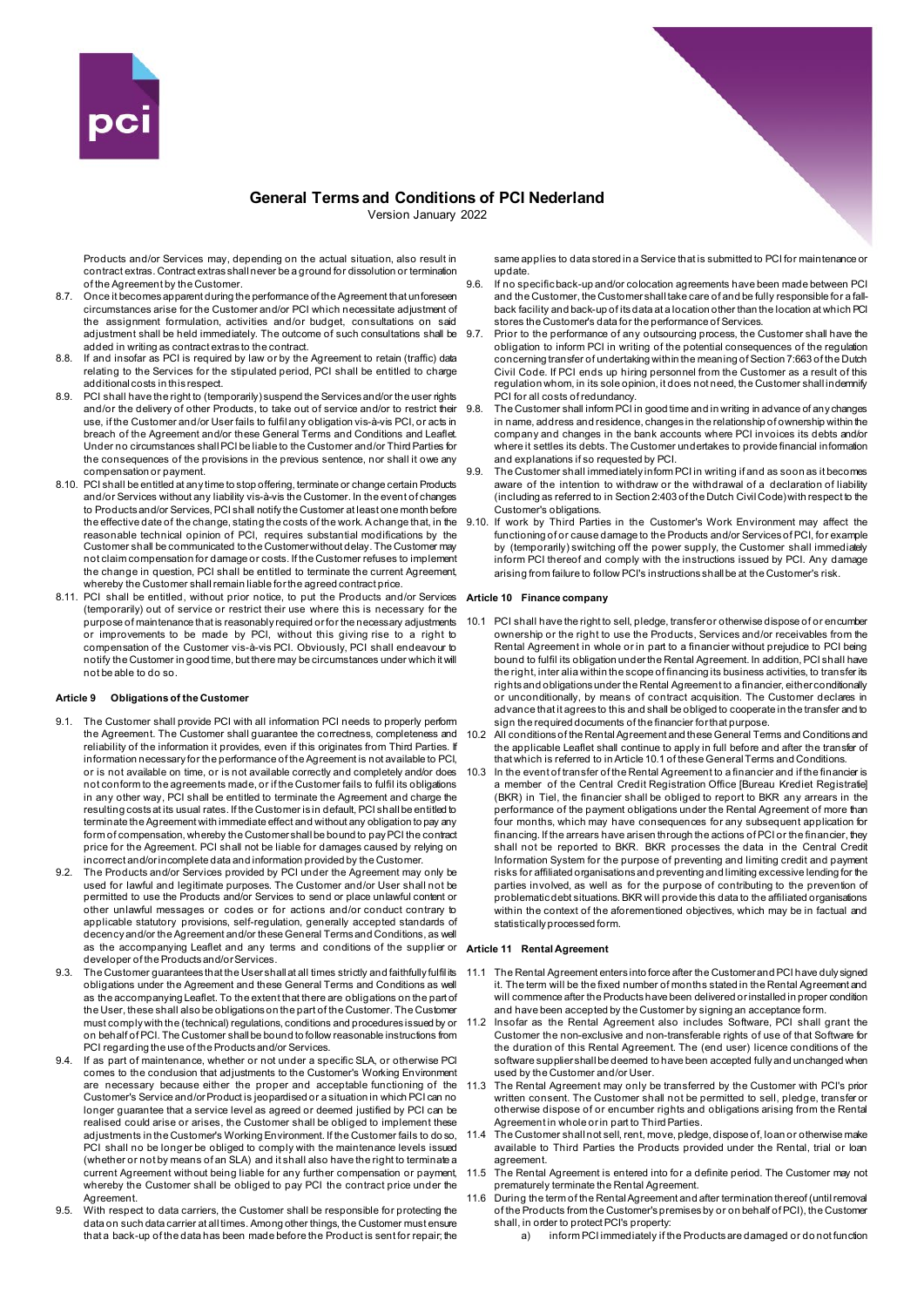

Version January 2022

or in part replaced by a person, firm or company other than PCI;

- b) allow PCI and any person, firm or company authorised by PCI to inspect and service the Products at the Customer's location during Business Hours;
- c) keep the Products for PCI and inform PCI immediately as soon as the Customer loses actual control over them or as soon as it learns of any circumstance that could result in this. The Customer shall provide PCI with all information necessary to protect the interests of PCI;
- d) not permit or tolerate persons other than the Customer, its employees or others who perform work on its behalf, to use the Products, unless prior permission in writing has been obtained from PCI;
- e) keep the Products out of any fiscal and legal action and/or proceedings and as soon as the Products become involved to immediately inform all parties concerned about the Rental Agreement;
- 11.7 not move the Products from the location where the Products have been set up by or on behalf of PCI without PCI's consent.
- 11.8 PCI shall be entitled to implement all measures it deems necessary to protect its rights with respect to the Rental Agreement, the Products and/or Services. The costs of such measures shall be borne by the Customer, unless the reason for these measures is due to a circumstance that can solely be attributed to PCI. The Customer shall pay the costs for which it is liable to PCI upon first request.
- 11.9 During the term of the Rental Agreement, the Customer shall have the Products specified in the Rental Agreement maintained by PCI and/or third parties engaged by PCI in accordance with the relevant SLA.
- 11.10 At the end of the Rental Agreement, the Customer shall be obliged to make the Products available to PCI in good and complete condition at the location designated by PCI, at its own expense. The Customer shall be obliged to remove all its data from the Products. Except for normal wear and tear, the condition shall be as described in the acceptance document or in good condition.
- 11.11 Costs shall be charged for return transport. If not included in the Agreement, these costs shall be determined on the basis of the transport costs table per weight group used by PCI at that time. Unused Consumables shall remain the property of PCI and must be returned to PCI at the end of the term of this Rental Agreement.
- 11.12 If the Customer refuses to make the Products available to PCI at the end of the Rental Agreement in accordance with this article, the Customer shall immediately owe PCI a penalty of € 150 per Product per day, including part of a day, for every day that the Products are not returned, with a maximum equal to the new value of the Product.

# **Article 12 Retention of title and security**

- 12.1 PCI shall retain ownership of all Products and/or Services it delivers to the Customer until all its claims in this respect have been settled in full. To avoid any misunderstandings, this naturally shall not apply to Rental Agreements whereby ownership of all Products supplied by PCI to the Customer remains with PCI. The retention of title also serves as security for all PCI claims on the Customer due to failure to perform the Agreement(s).
- 12.2 The Customer shall keep products that are subject to the retention of title of PCI separate from other goods and identifiable and may not be (i) disposed of by the Customer except where this is customary in the normal course of business (in that case, the Customer shall be obliged to deliver the delivered Products to Third Parties subject to the retention of title of the Customer, but to the extent that this is customary in the normal course of business) and/or (ii) encumbered without PCI's prior written consent. This is a non-transferable clause within the meaning of Section 3:83(2) of the Dutch Civil Code and this clause has effect under property law. This clause also precludes legally valid pledging of the underlying claim(s).
- 12.3 At PCI's first request, the Customer shall undertake to furnish security for the fulfilment of the Customer's obligations under the Agreement or the Rental Agreement in the form and to the extent required by PCI.
- 12.4 The Customer shall be obliged to adequately insure the Products for the duration of the retention of title. The Customer (or its representative) shall at all times grant free access to the location where the Customer has stored the Products. If the Customer fails to fulfil its payment obligations to PCI or if the latter has reason to believe that the former will fail to fulfil its payment obligations in whole or in part, the Customer shall, at the request of PCI, return to PCI those Products of which title has not yet been transferred, at its own expense, and the Customer shall provide PCI with all assistance to enable PCI to collect its Products that are the subject of retention of title.

# **Article 13 Insurance**

- 13.1 In the case of a Rental Agreement, the Customer shall at all times be under the obligation to report loss or damage, however caused, relating to the Products to PC in writing within twenty-four (24) hours, stating the cause.
- 13.2 Immediately upon commencement of the Rental Agreement, the Customer shall be obliged to effect and maintain adequate insurance to cover any risk of loss of and/or damage to the Products provided by PCI, all this at the new value with due regard for a regular depreciation scheme for the relevant Product. If required, the Customer shall allow PCI to inspect the policy.
- properly. The Customer shall not repair Products or have them repaired 13.3 The Customer shall be bound to (continue to) pay to PCI the claims payments from insurers relating to the Products, as well as any deductible withheld and rental instalments, including during the period that the Product is not available to the Customer. If necessary in the opinion of PCI, the Customer shall expressly confirm direct payment by the insurer to PCI or the Customer shall transfer any claims against the insurer to PCI.
	- 13.4 Upon receipt of the sum paid by the insurer of the Customer and this sum represents the value of the lost or damaged Product, PCI will install or deliver a comparable replacement Product to Customer as soon as possible for the remainder of the rental period under the Rental Agreement.

# **Article 14 Liability**

- 14.1 PCI's total liability pertaining to an attributable failure in the performance of an Agreement by PCI, an unlawful act or on any other legal basis whatsoever shall be (cumulatively) limited to compensation for direct damage up to the amount that is paid in the case in question under the liability insurance effected by PCI, plus the amount of the deductible that according to the policy conditions is not at the expense of the insurer. If, for whatever reason, no payment is made under this insurance, the total (cumulative) liability of PCI shall be limited to the amount of the invoice/invoices paid by the Customer for the specific Agreement (excluding VAT) over the period of up to one (1) year immediately prior to the event that caused the damage, with a  $maximum of  $\in$  10,000 (ten thousand euros).$
- 14.2 PCI's liability for indirect damage, consequential damage, lost profits, lost savings, reduced goodwill, loss due to business interruption, damage due to mutilation or loss of data, damage related to the use of goods, materials or software of Third Parties prescribed to PCI by the Customer, damage related to the engagement of suppliers prescribed to PCI by the Customer for any reason whatsoever, shall be excluded.
- 14.3 PCI shall not be responsible for the proper and uninterrupted functioning of the telecommunications/data infrastructure and/or power supply. PCI shall not be liable for damage resulting from downtime and/or unavailability of the Services due to reasonably required maintenance to or in connection with the Services. Furthermore, PCI accepts no liability for damage as a result of editorial and/or content errors and/or omissions in the advice and/or Services provided by and/or on behalf of PCI. The provision of technical information, advice or instructions by PCI may never be considered as granting a guarantee or licence rights.
- PCI shall not be responsible for any damage or loss of data arising from a hack, virus, malicious code, ransomware or digital hostage-taking.
- 14.5 The Customer shall be liable for any authorised/unauthorised use of the Services, including in particular the login data, by Third Parties.
- 14.6 The Customer shall indemnify PCI, including employees of PCI, against claims by Third Parties who, within the scope of the performance of the Agreement, suffer damage as a result of acts or omissions by the Customer or of unsafe situations in its organisation.
- 14.7 The Customer must ensure that all Products and Services it provides to PCI, for whatever reason, as well as Products offered for repair or installation, are adequately insured. PCI shall not be liable for the damage or destruction of Products of the Customer held in its possession. If for any reason whatsoever Products in PCI's possession are lost or damaged, the Customer shall bear the costs of re-acquisition, reinstallation, testing and/or setting up.
- 14.8 Any claim for damages by the Customer shall be made in writing within ten (10) Business Days after the date of the event giving rise to the claim. Claims that have not been submitted in writing within this period shall not be eligible for compensation, unless the Customer can sufficiently demonstrate that it could not reasonably have reported the damage earlier. All claims by the Customer shall lapse if they are not brought before the competent court within one (1) year after the Customer or the Third Party respectively became aware or could reasonably have become aware of the facts on which it bases its claim.
- 14.9 The Customer shall indemnify PCI against all claims, including those of Third Parties for whatever reason, in connection with or arising from use of the Products and/or Services (including liability for infringement of IPR, infringement of regulations concerning privacy, cross-border data traffic) and shall reimburse PCI for all costs, losses and fines arising from such claims. Furthermore, the Customer shall indemnify PCI against all claims and also those of Third Parties due to product liability as a result of a defect in a Product or system that was delivered by the Customer to a Third Party and that partly consisted of Products, Software or other materials delivered by PCI, except if and insofar as the Customer demonstrates that the damage was caused by those Products, Software or other materials.
- 14.10 PCI's liability is expressly excluded if any of the situations referred to in Article 16 or 17 of these General Terms and Conditions occur.

# **Article 15 Warranty**

15.1 PCI shall endeavour to correct any defects in material and workmanship in the Products, as well as in parts supplied by PCI under warranty or maintenance, within a reasonable time and free of charge if these are submitted in writing in detail to PCI within a period of three (3) months after Delivery, or if an Acceptance Test has been agreed upon three (3) months after Acceptance, and fall within the supplier's warranty period, unless otherwise agreed upon in writing. This warranty shall apply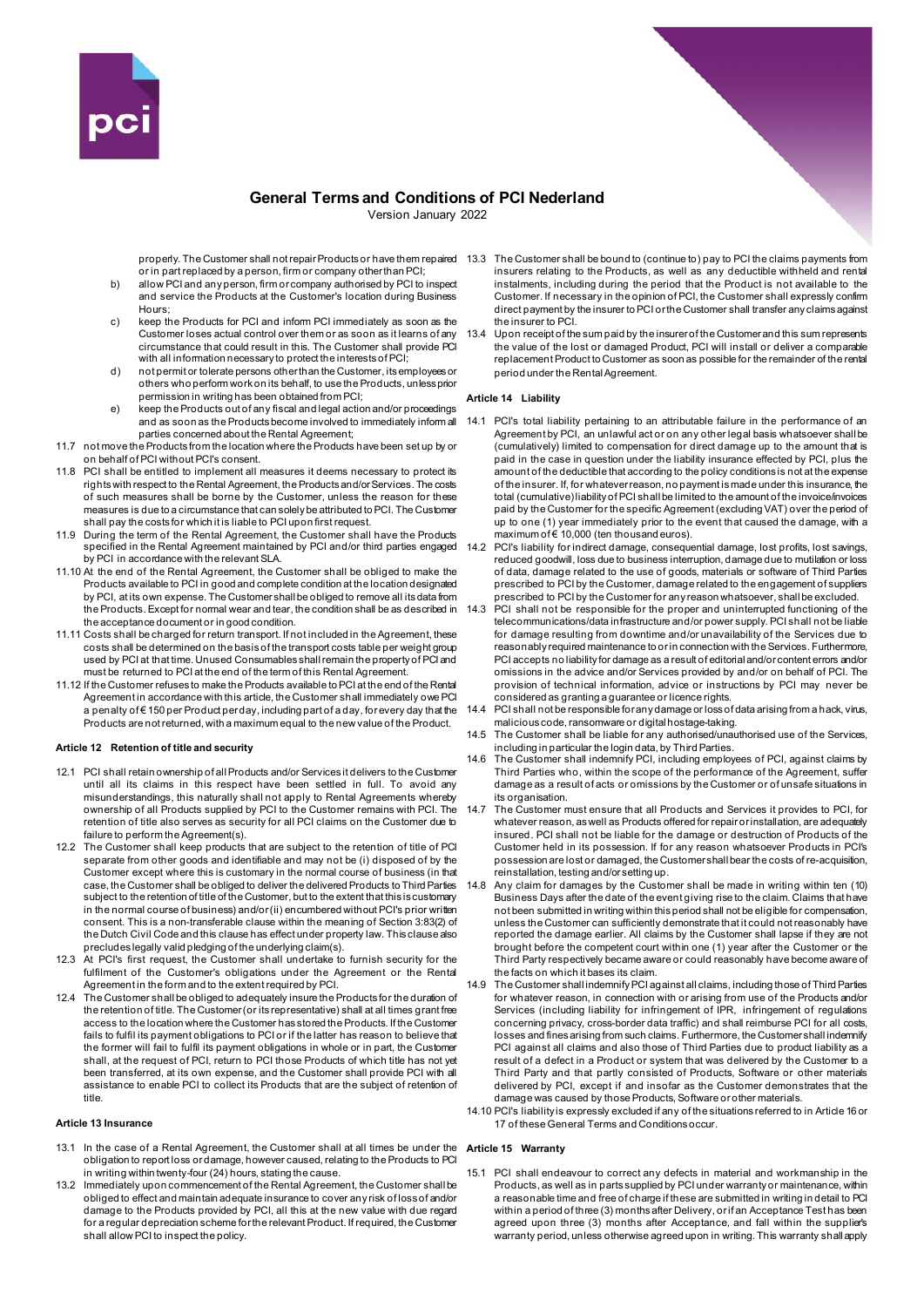

Version January 2022

accordingly to defects caused by faulty installation or assembly by PCI. All replacement parts shall become the property of PCI.

- 15.2 If, in the reasonable opinion of PCI, repair is not possible, will take too long or involves disproportionately high costs, PCI shall be entitled to replace the Products free of charge with other, similar but not necessarily identical, Products. Data conversion that is necessary as a result of repair or replacement is not covered by the warranty. 15.3 The warranty referred to in the previous paragraph does not cover Errors and defects
- that are wholly or partially the result of: a) incorrect, negligent or incompetent use or failure to comply with
	- operating and maintenance instructions;
	- b) use in a manner other than the intended normal use;
	- c) external causes such as fire or water damage;<br>d) assembly, installation or the undoing thereof by
	- assembly, installation or the undoing thereof by parties other than PCI; e) use of materials or items that the Customer has provided to PCI for processing or that have been used at the request or instruction of the Customer;
	-
	- f) application of a government regulation; g) application of methods and constructions according to the Customer's instructions;
	- h) changes the Customer or Third Party makes or causes to make to Products supplied by PCI, which have not been authorised in writing by PCI;
	- i) normal wear and tear;
	- j) removal/movement or reinstallation of the Product without PCI's prior written consent;
	- k) network problems and/or modifications to the Customer's network configuration (for example: wrong IP address, defective cabling, routers, switches, etc.).
- 15.4 PCI shall not be liable for data loss and/or damage as a result of sending Products to the manufacturers or other Third Parties for repair under the warranty referred to in Article 15.1 and/or carrying out repairs on Products.
- 15.5 PCI will charge the Customer for work and repair costs outside the scope of this warranty in accordance with its usual rates.
- 15.6 In derogation from the provisions of the previous paragraphs of this Article 15, Products of a manufacturer or supplier other than PCI installed and implemented by PCI, shall be subject to the warranty conditions of the relevant manufacturer or supplier.

### **Article 16 Force majeure**

- 16.1 PCI shall not be obliged to perform any obligation, expressly including any warranty obligation agreed upon between the Parties, if it is prevented from doing so due to force majeure. In addition to what is stated in the law and jurisprudence, force majeure shall be understood to mean any event or circumstance, whether or not foreseeable at the time of entering into the Agreement, which according to standards of reasonableness is beyond the control of PCI and as a result of which it cannot reasonably be expected to fulfil its obligations, such as, but not limited to:
	- force majeure affecting PCI's suppliers;
	- b) defectiveness of goods, Products, Software or materials of Third Parties, the use of which has been stipulated by the Customer to PCI;
	- c) government measures;<br>d) electricity failure and
	- dectricity failure and failure of internet, computer network or telecommunication facilities;
	- e) transport problems;
	- f) the unavailability of one or more PCI employees; g) inaccessibility, inability to deliver Services or Products or (temporary)
- unavailability of a Service or loss of data caused by ransomware, viruses, digital hostage-taking, a hack or any malicious code. 16.2 PCI shall inform the Customer of a situation of force majeure without delay.
- 16.3 If fulfilment of PCI's obligations is not possible due to force majeure and lasts longer than six (6) consecutive months, the Parties shall be entitled to terminate the Agreement after giving notice of default, without judicial intervention and by registered letter, without the Customer being entitled to any compensation. Unless the Customer is to be regarded as a consumer, no obligation for compensation arises for either Party as a result of termination.

# **Article 17 Term & termination**

- 17.1 Fixed-term agreements shall be tacitly extended by twelve (12) months, unless terminated in writing by the Customer at least three (3) months before the end of the then current term of the Agreement. Termination of a master or framework agreement shall not lead to termination of any Agreement concluded hereunder. Each Agreement must be terminated separately.
- 17.2 The Customer may not prematurely terminate an Agreement entered into for a definite period. Section 7:408 paragraph 1 of the Dutch Civil Code is expressly excluded.
- 17.3 PCI may terminate an Agreement with the Customer in whole or in part without notice of default and without judicial intervention. Under no circumstances shall PCI be liable for any reimbursement of money received or for any compensation due to this

termination, without prejudice to PCI's rights, including the right to full compensation and/or any contractual penalties, if:<br>a) the Customer fails to fu

- a) the Customer fails to fulfil its obligations under the Agreement, or fails to do so on time or properly, and fails to remedy such failure within fourteen (14) days;
- b) the Customer is granted or has applied for a moratorium on payments; c) a petition is filed for the Customer's bankruptcy or the Customer has been declared bankrupt;
- d) the Customer ceases, liquidates or otherwise terminates all or part of its business, or if PCI has serious doubts about the continuity of the Customer's business;
- e) in the opinion of PCI, there is a drastic change in the direct/indirect (actual) control over a Customer or if the intention for such a drastic  $\overline{\phantom{a}}$ change exists, or a substantial part of the assets of (the company of) the Customer is transferred to Third Parties, or the intention for such a transfer exists;
- f) if the Customer is a general partnership/public company or a limited partnership or partnership, upon leaving and/or joining of a partner and/or associate;
- g) if the Customer and/or guarantor dies if the Customer and/or guarantor is a natural person, or is dissolved, liquidated, split up or merged if the Customer and/or guarantor is a legal person;
- h) if one or more of the Customer's assets or the Products are attached and that may impede the performance of and compliance with the Agreement or the Customer otherwise loses the disposal of its assets;
- i) a statement made by or on behalf of the Customer is contrary to the truth and/or conceals a circumstance that is important for PCI; j) a security furnished to PCI is void or voidable, or if a security promised
- by the Customer has not been provided on time or has lapsed prematurely.
- k) PCI becomes aware at any time that PCI is not permitted to have a business relationship with the Customer due to statutory regulations under the Anti-Money Laundering and Counter-Terrorist Financing Act (Wwft) and related laws and regulations.
- l) any event, change or circumstance occurs or it is foreseeable that it may occur, which gives rise to a well-founded fear that the Customer will fail to comply with any obligation of any nature vis-à-vis PCI or that the amount the Customer owes PCI cannot be recovered or cannot be recovered in full from the proceeds of the Products, or when the Products have diminished in value or perished or are insufficiently insured in the opinion of PCI or if this is foreseeable in the opinion of PCI.
- 17.4 In the cases referred to in paragraph 3 of this article, the Customer shall immediately inform PCI and, pending PCI's instructions, implement appropriate measures to protect the interests of the latter. In the event of bankruptcy of the Customer, the right to use the rented Products and Software made available to the Customer shall lapse by operation of law.
- 17.5 If PCI terminates or dissolves the Agreement prematurely in all the cases referred to in Article 17 or if the Customer terminates or dissolves the Agreement prematurely, the Customer shall immediately owe PCI a claimable sum equal to the total of unpaid remaining claims and/or rental instalments and/or payments from the Agreement that the Customer would have been required to pay if the Agreement had remained in force, including the average consumables, which shall be calculated by taking the average monthly consumption over the last six months, if six months have not yet elapsed, plus all costs incurred by PCI in the implementation and reservation of its rights, including costs for removal, transport, repair of damage and/or overdue maintenance, as well as judicial and extrajudicial collection costs. Extrajudicial collection costs are set at 10% of the total amount of the unpaid instalments, with a minimum of € 250.
- 17.6 Upon termination and/or dissolution of an Agreement, except in the case of purchase, the Customer shall no longer be authorised to use Products and/or Services and all rights of use under the Agreement shall lapse. PCI shall be entitled to recover from the Customer the Products it has delivered. In turn, the Customer hereby expressly authorises PCI to enter the Customer's business and storage premises for this purpose. PCI shall charge the costs incurred (including transport, deinstallation and depreciation costs) to the Customer. The Customer will take the Software out of service, return any manuals or other materials to PCI and provide PCI with a statement demonstrating that the Software has been taken out of service. To prevent any misunderstanding, the supplied Consumables shall remain the property of PCI and upon termination of the Agreement must be purchased or returned to PCI by the Customer.
- 17.7 Obligations, which by their nature, are intended to continue after termination or dissolution of an Agreement shall remain in force after termination.
- 17.8 If, upon termination or dissolution, the Customer has already received services in the performance of the Agreement to be dissolved, these services and related payment obligations shall not be subject to cancellation.

# **Article 18 Intellectual Property**